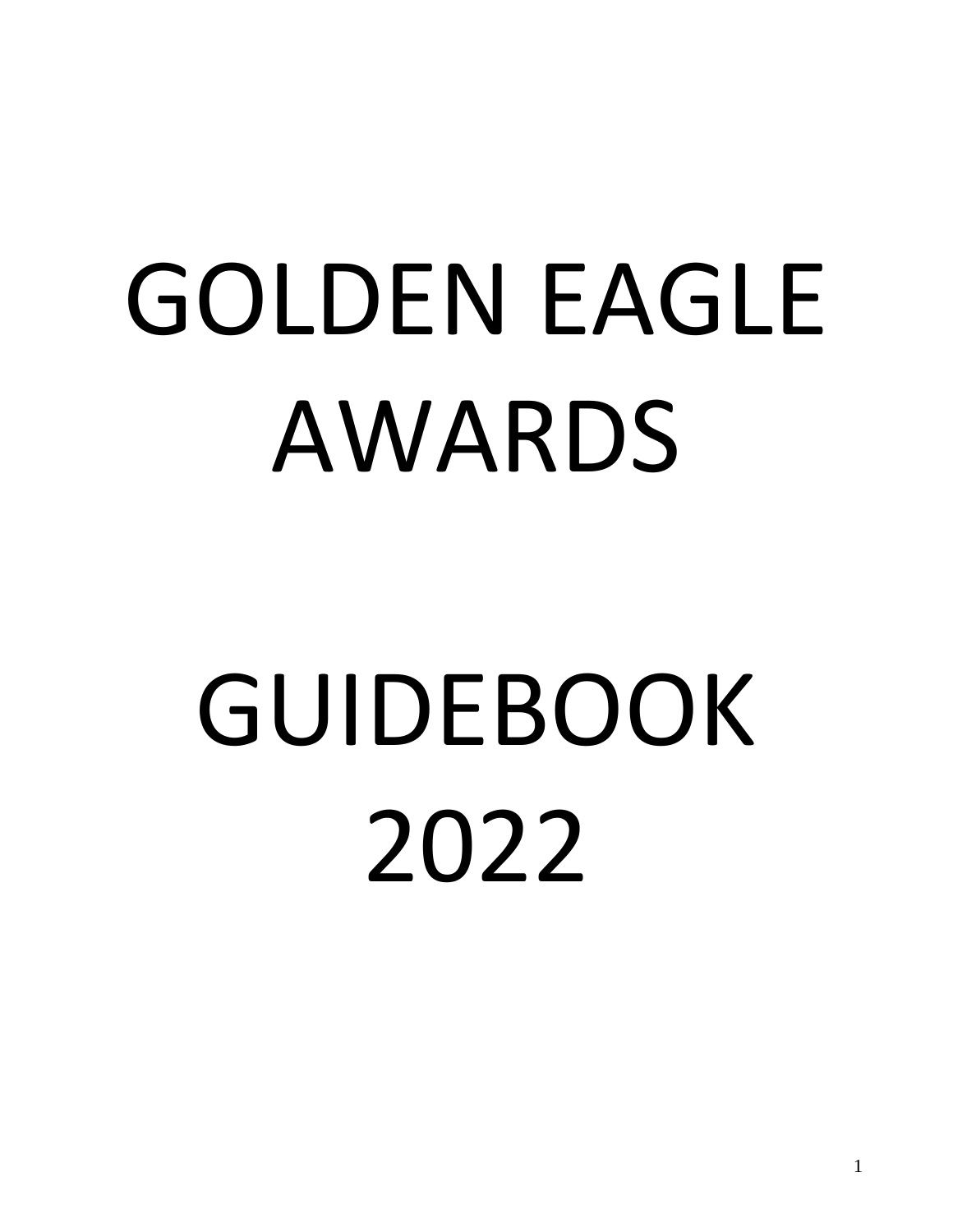# Dear Golden Eagle Coordinator,

Welcome to the 2022 Golden Eagle Awards. We look forward to working with educators and students across Middle Georgia on this iconic program, now in its 45<sup>th</sup> year. The Golden Eagle award program celebrates exceptional high school seniors for academic excellence, exemplary service and outstanding leadership — students whose volunteerism has impacted their school and community in profound and enduring ways.

The Golden Eagle has been the symbol of *The Telegraph* since 1856 when the brother-in-law of then publisher Joseph Clisby gifted him with a grand 4-foot cast pewter statue with a 92-inch wingspan weighing 691 pounds. The legendary statue has anchored *Telegraph* offices in Macon throughout the decades.

The Golden Eagle Awards return this year for the 45<sup>th</sup> annual year in Central Georgia, the third year under United Way of Central Georgia's wing. United Way of Central Georgia took the reins of the longstanding scholarship program after The Telegraph announced in 2020 it would no longer be able to continue the tradition.

Since 1977, the awards have celebrated outstanding high school seniors in 14 categories including: Art, Athletics, Citizenship, Drama, English Literature, Career/Technical/Agricultural (CTAE), Journalism/Marketing & Communication, Math, Music, Science, Social Science, ROTC (Superintendent's Scholarship), Technology and World Languages. Those seniors were nominated by their schools and then judged by local experts in their category of nomination. The winner in each category receives recognition at an annual award show, a Golden Eagle trophy, and a \$2,000 scholarship. Historically, another 14 runners-up are selected, who each receive a certificate and \$1,000 prize.

We appreciate your school's participation and are grateful for your time and effort as you quickly choose your nominees and navigate the process with them. We're hoping for sweeping participation regionwide, public and private school students, as well those home-schooled.

**Please read this guide carefully, paying special attention to the Golden Eagle calendar. If you have questions or need assistance, please contact JoLee Henson at [jhenson@unitedwaycg.com](mailto:jhenson@unitedwaycg.com) .**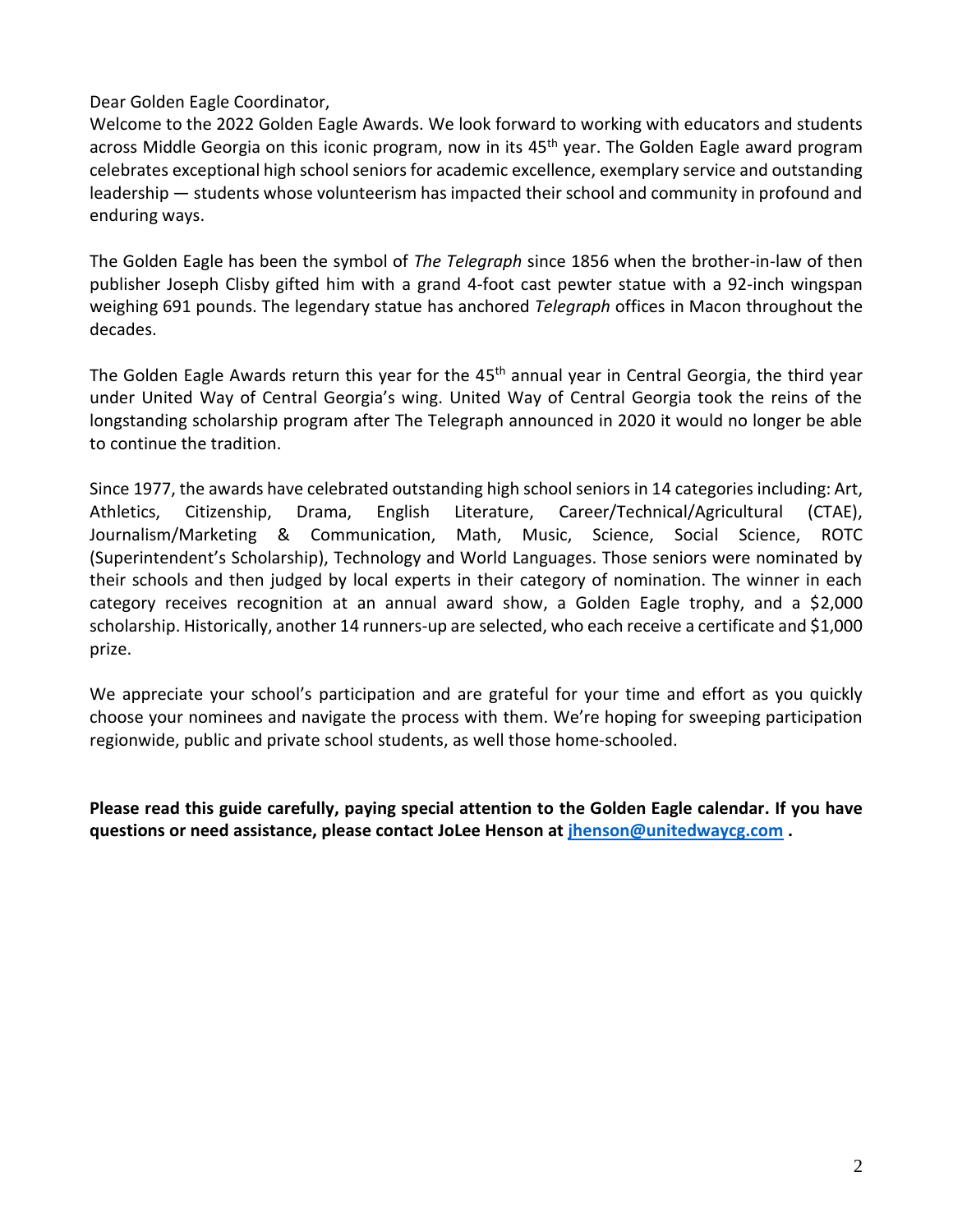#### **PROGRAM OVERVIEW**

A Golden Eagle Award is one of the most prestigious prizes for a graduating high school senior in Middle Georgia. Now in its 45<sup>th</sup> year, the program celebrates service, scholarship, and leadership. There is a proud legacy of Golden Eagle Award winners who have used their time and talent to make significant and lasting contributions to their respective schools and communities. The nomination process culminates with the **Golden Eagle Award Ceremony at Macon's historic Grand Opera House** where the winners and runners-up are announced.

# Information for 2022

- 1. Nomination form:
	- a. Nominees WILL attach their formal senior yearbook photo to their nomination form.
	- b. Nominees WILL NOT include their social security number. Winners' numbers will be obtained later.
- **2. The nomination process begins on Monday, January 10th and ends on Friday, February 11th .**

3. **You must interview via Zoom on Saturday, March 12th, 2022 or Saturday, March 19th, 2022.** The interview is mandatory. **The date will be assigned to you based on your category and you may not choose your date**. Missing the interview disqualifies you from placing, but you will still be recognized as a Golden Eagle nominee.

# **TIPS & INFORMATION FOR GOLDEN EAGLE COORDINATORS**

1. Typically, at the beginning of each school year high school principals and counselors in the eightcounty Golden Eagle Award region are contacted to provide the name and email of their school's designated Golden Eagle Awards coordinator.

# **\*\* 2. ASAP, please submit the full name, title, email address and cell phone number of your school's 2022 Golden Eagle coordinator.**

**3. Once the nomination period opens on January 10th , the coordinator should check email regularly for Golden Eagle information and updates.** 

**4. All Golden Eagle communication is handled through the schools' Golden Eagle coordinator. If a nominee or parent has a question, challenge, or a concern, please instruct them to contact you and you will contact United Way of Central Georgia. We are available to help and offer guidance when needed: JoLee Henson at [jhenson@unitedwaycg.com](mailto:jhenson@unitedwaycg.com) .** 

5. Please impress upon your nominees the importance of:

**a. Meeting the submission deadline.** All nominations are dated and time stamped. **On February 11th at 5:00 p.m. the nomination process automatically locks and closes.** No additional nomination forms will be accepted after that time. No exceptions.

# **b. Being present for an interview is mandatory.**

6. You will receive the interview schedule and further instructions after the nomination period ends and the interview schedules are created, ASAP.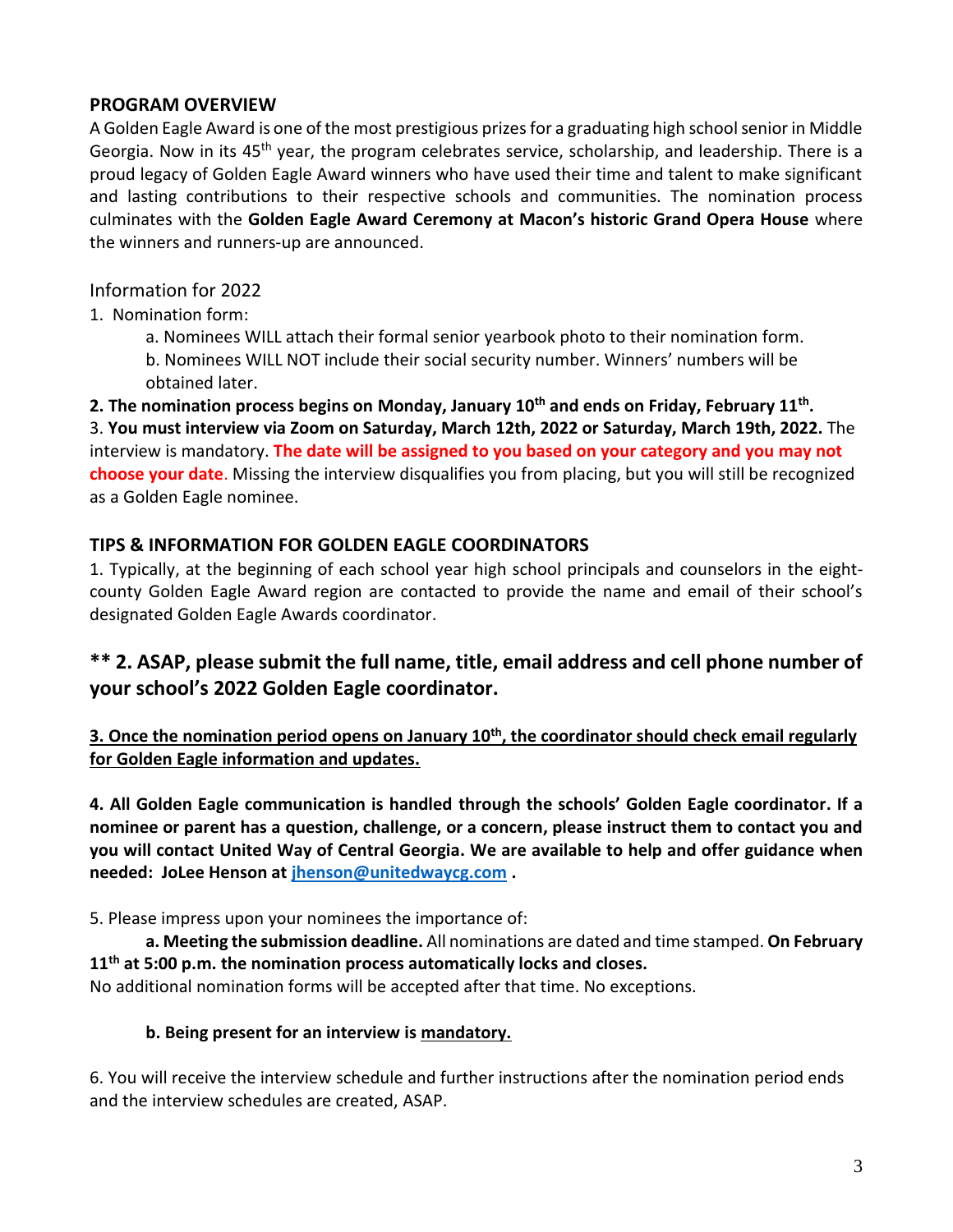7. **Encourage your nominees to apprise you ASAP of a known schedule conflict on Saturday, March**  12<sup>th</sup> or 19<sup>th</sup>. In the event of a conflict, please contact JoLee Henson ASAP so we can make an accommodation. **Once the schedule is created, we will try to accommodate a change, but can't guarantee it.** 

**8. Your school or nominees' families may be interested in purchasing an ad in the Golden Eagles special section which publishes in print and online.**

**More information on the preparation and purchase of ads is forthcoming.** 

# **ELIGIBILITY & QUALIFICATIONS**

1. The Golden Eagle competition is open to all graduating 12<sup>th</sup>-grade students in public school, private school, or who are home-schooled in these Central Georgia counties: Baldwin, Bibb, Bleckley, Houston, Jones, Monroe, Peach, and Twiggs

2. Service, scholarship and leadership are essential, foundational qualifications for a Golden Eagle nominee.

**3. Golden Eagle nominees have a strong academic record, however, ultimately, the winner in each category is the individual who best uses his/her talent, ability, and achievements, in relation to the category, to serve and impact his/her high school and community.** 

4. When selecting a Golden Eagle winner and runner-up, the judges are instructed to consider service, achievements, leadership, character and interview skills, plus any other attributes they deem important. Each panel of judges in the 14 categories is given autonomy to choose their winner and runner-up. **The judges' decisions are final.** 

#### **NOMINATION GUIDELINES**

1. A student can be nominated in one category only.

2. Each high school can nominate only one student in each category. If you have two students equally worthy of a nomination in a single category, choose only one student.

3. It is not necessary to nominate a student in every category. **Please confine your nominations to students truly worthy of consideration.**

4. No one-year exchange student may be nominated in any category.

5. While not mandatory that all service be directly related to a nominee's category, some service must relate to the category in which he/she is nominated. Nominees should include their achievements and honors earned and their school/community service performed during their full high school career, grades 9 - 12.

# **GENERAL GUIDELINES TO DETERMINE A STUDENT'S QUALIFICATIONS**

Service, achievement, leadership, and character should form the basis of a nomination.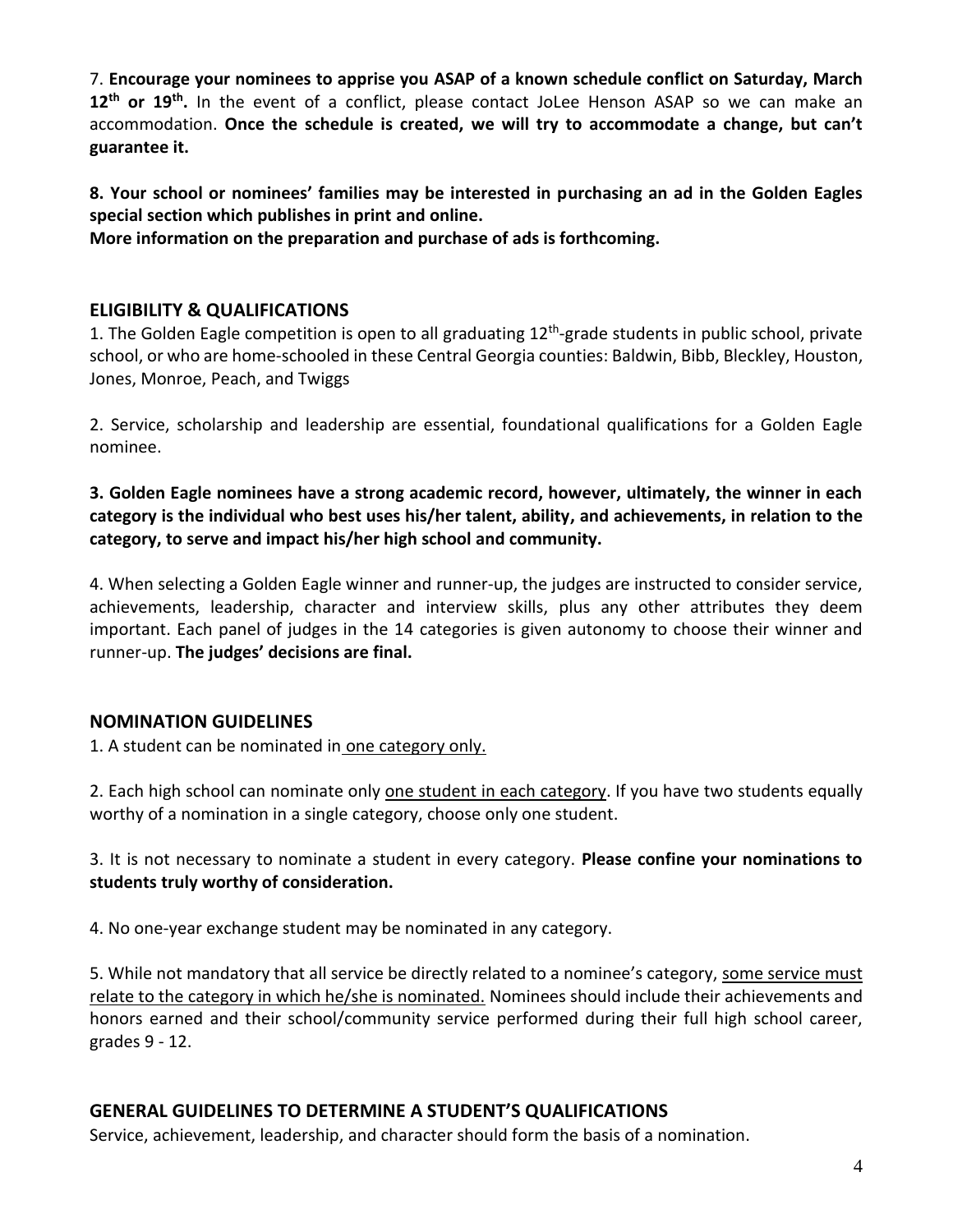- **A. Service:** The core qualification for a Golden Eagle nominee. A record of volunteerism in the school and community, an unselfish and continuous use of time and talent to help others. Creation of, or the improvement or enhancement of a program, project, initiative, or organization is evidence of service.
- **B. Achievement**: Accomplishments, honors, and recognition represent evidence of achievement, both in school and in the community. Purpose, as applied to the student's category, persistence, and the realization of goals are of utmost importance.
- **C. Leadership**: The hallmark of a good leader is taking initiative in constructive and beneficial programs and projects; tenacity in the face of challenges and/or problems; and a tireless effort to fulfill responsibilities and achieve goals. Independent thinking and creative problem solving are evidence of quality leadership. Elected positions demonstrate leadership and esteem. How a nominee uses opportunities is a prime factor of consideration.
- **D. Characte**r: The character of an individual can be judged by observing personal habits and attitudes. An appreciation of our society's moral and spiritual values and good judgment as reflected in relationships with others, is important. A nominee's ability to overcome physical, economic or environmental challenges is an additional sign of character.

#### **NOMINATION FORM**

1. It is suggested that school coordinators review the nomination form with the nominees before they begin working on it. An incomplete form will not be considered for the Golden Eagle Award, nor for runner-up.

2. Nominees are instructed to complete the nomination form in its entirety in one sitting. The program doesn't allow for saving the document.

# **3. A nomination form is incomplete without a teacher recommendation letter, which must be submitted on school letterhead. For home school students, the recommendation letter must be submitted on the association's letterhead.**

4. Often, school coordinators choose to give nominees a deadline to complete their nomination form, allowing time for you to review it and provide feedback before they submit it.

5. Like past nomination forms, this year's form requires specific information, and a fewer number of top achievements is more meaningful than a long list of less important ones. Please encourage your nominees to include only their best service and achievements. The emphasis is quality, not quantity.

#### **6. Please impress upon the students the importance of:**

- **a. Submitting a nomination form that is accurate and truthful. Any form containing false information will automatically be disqualified.**
- **b. Dressing appropriately for their interview. Business attire is strongly recommended.**
- **c. Being prepared for the interview.**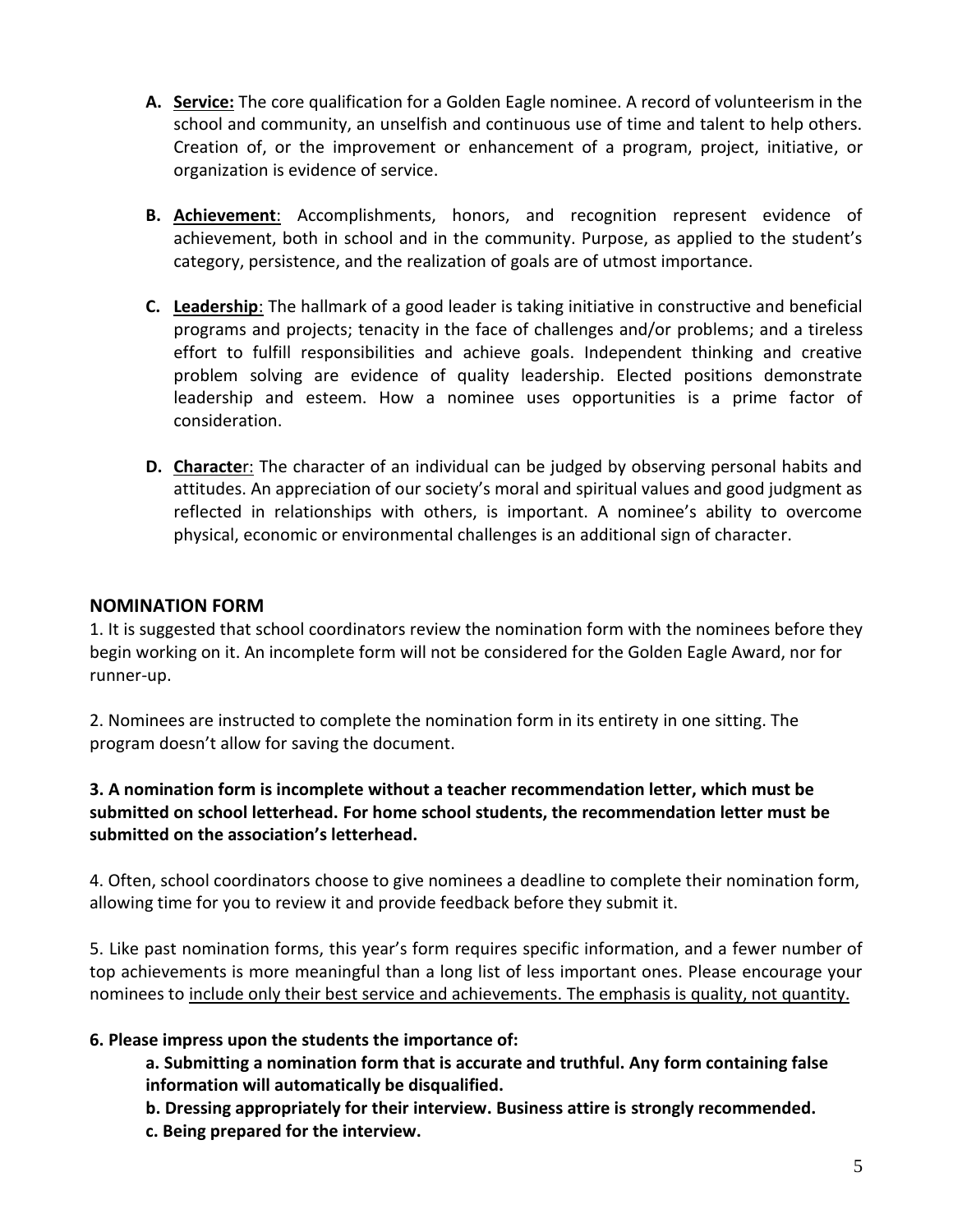**d. A performance in the Music, Drama and World Languages categories. e. Work samples in the following categories: Art, Journalism/Marketing/Communication and Technology. Problems/computations in Mathematics.** 

**7. Encourage your students to print a copy of their nomination form before submitting it in case for some reason it is not received.** 

8. As stated on the nomination form that each nominee signs, all information and materials become the property of United Way of Central Georgia and will not be returned. Information may be used for publication and/or promotional purposes.

# **9. Upon completion of their nomination form, each student will receive a confirmation message, "Thank you for your submission. Good luck."**

10. For questions specifically about the nomination form, or problems with the link or submission process, please contact Charlee Coker at [ccoker@unitedwaycg.com](mailto:ccoker@unitedwaycg.com) .

# **INTERVIEW**

1. When the submission period ends, the nomination forms in each category are sent to the respective panel of judges for review and the interview schedule is set for each category.

**2. Golden Eagle VIRTUAL judging is held TWO DAYS ONLY — Saturday, March 12th and Saturday, March 19 th via ZOOM. NO INTERVIEWS ARE SCHEDULE ON ANY OTHER DAY — NO EXCEPTIONS. A nominee who is unable to interview on that day is ineligible to win a Golden Eagle award or receive a runner-up award. However, that student will still be recognized as a Golden Eagle nominee.** 

3. Please notify your nominees of their interview time in their category promptly when you receive your school's interview schedule. The list will be sent ASAP.

**4. Interviews are conducted in 20-minute intervals and are scheduled back-to-back.** Generally, interviews are conducted between 8:00 a.m. and 2:00 p.m., but many nominees in a category, or scheduling conflicts may necessitate starting earlier and/or ending later, neither of which will be known until the nomination period ends.

**5. Interview times are assigned in alphabetical order**. However, it's understandable that the nominees lead busy lives and may have another known commitment on that day, or a situation may arise unexpectedly.

**6. We will accommodate requests for a time change that are made before we generate the interview schedules.** Once the interview schedules are set and sent to the school coordinators, we will try to accommodate requests for a time change but cannot guarantee another time slot will be available.

**7. A change in interview time may only be requested for specific types of conflicts, not for convenience**. Acceptable reasons for requesting a different interview time include participation in a sanctioned school event or activity such as a music, academic or athletic competition, or personally,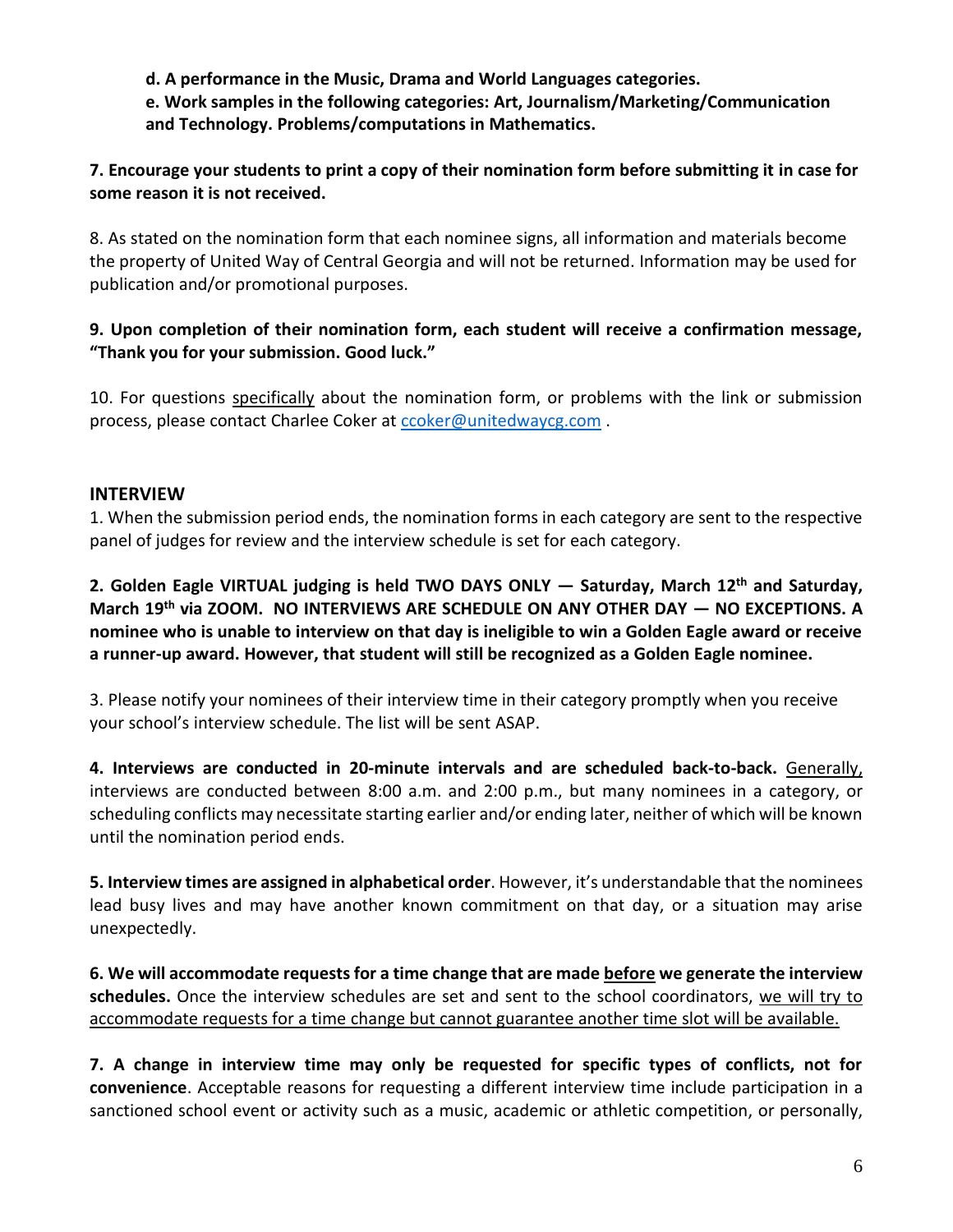participation in a life cycle event, like a wedding. **Conflicts necessitating rescheduling will be handled on a case-by-case basis and a change can only be requested by the school's Golden Eagle coordinator.** 

**8. Please tell your nominees to inform you of a known conflict as soon as possible - or immediately if one arises. If a change is needed, please contact jhenson@unitedwaycg.com**

# **2022 GOLDEN EAGLE CALENDAR**

• **Monday, January 10th — Nomination form goes live at [https://www.unitedwaycg.org/golden](https://www.unitedwaycg.org/golden-eagle-awards)[eagle-awards](https://www.unitedwaycg.org/golden-eagle-awards)**

- • **Friday, February 11th, 2022, at 5:00 p.m. - Online submission ends**
- • **Saturday, March12th and Saturday, March 19 th — Golden Eagle Judging via Zoom**
- **• Thursday, May 12th in person ceremony at the Grand Opera House in downtown Macon**
- • **Golden Eagle tab inserted into** *The Telegraph,* **publication date to be determined.**

# **2022 GOLDEN EAGLE CATEGORIES REQUIREMENTS**

- **1. ART- requires a portfolio.**
- **2. ATHLETICS**
- **3. CITIZENSHIP**
- **4. DRAMA - requires a 3-minute performance.**
- **5. ENGLISH LITERATURE**
- **6. Career/Technical/Agricultural (CTAE)**
- **7. JOURNALISM/MARKETING/COMMUNICATIONS - requires a portfolio.**
- **8. MATHEMATICS - requires the computation of mathematics problems.**
- **9. MUSIC - requires a 3-minute performance.**
- **10. ROTC - SUPERINTENDENT'S SCHOLARSHIP**
- **11. SOCIAL SCIENCE - includes history, political science, economics, and sociology.**
- **12. SCIENCE**
- **13. TECHNOLOGY - requires a sample of work such as a website, graphic design, or multimedia project, etc.**
- **14. WORLD LANGUAGES - 2-minute speech or presentation in a chosen language, followed by questions**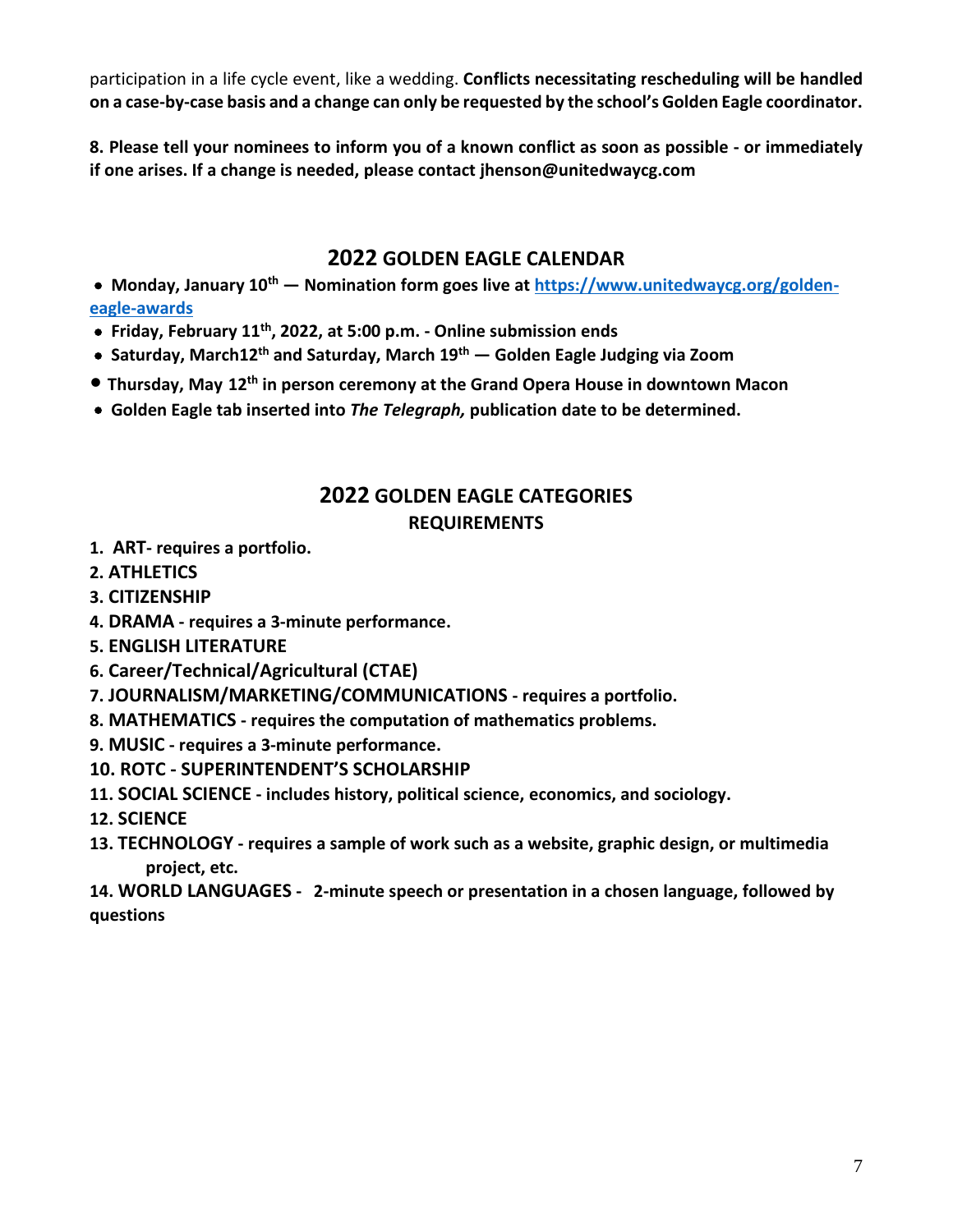# **CATEGORIES & CRITERIA**

#### **ART**

A nominee should demonstrate excellence using his or her creative ability in drawing, painting, sculpture, photography, graphic design, architecture, or in any other medium in the visual arts. May have provided outstanding leadership or service in his/her school or community, or inspired, encouraged, or taught others through use of the visual arts.

**\*\* A nominee in ART must have a portfolio with three (3) samples of artwork — print or digital, for review by the judges on Zoom interview. Please inform your nominee of this mandatory requirement in ART. Nominee may also submit artwork digital images to JoLee Henson at [jhenson@unitedwaycg.com](mailto:jhenson@unitedwaycg.com) by February 21st, 2022.**

# **ATHLETICS**

A nominee should demonstrate excellence through outstanding performance in a physical activity, in an individual or team sport, as part of a school athletic program, or in a recreational setting. A nominee may provide service, coaching and/or leadership through team management, or make other contributions to the welfare of others through athletic activities, talent and effort. A nominee in this category should have exhibited unselfish, enduring service, exceptional sportsmanship and fair play.

# **CITIZENSHIP**

A nominee should be cognizant of the challenges, issues and concerns in his/her school and/or community. May have demonstrated interest or passion by volunteering with a service organization, developing a special project, working to resolve a communal problem or challenge, or devoting time to activities that improve and enrich his/her school or community. A nominee in this category is regarded as a leader. May have held elected office and employed academic skills or worked creatively to accomplish goals and is considered a dependable person who embodies civic consciousness and possesses a spirit of goodwill.

#### **DRAMA**

A nominee should demonstrate excellence through outstanding service as a performer, director, writer, choreographer, organizer or crew/technical staff member in the theatrical arts. This includes acting, singing, dance, video or film. May have designed or constructed sets, created original scripts, performed on stage, aided with school or community projects, or in some way, inspired fellow students and others, and used talent for the benefit of others.

**\*\* A nominee whose specialty is acting must perform for the judges for three (3) minutes. A set designer or technical staff member must bring renderings or samples of work. A nominee who has produced a video or film must present up to three (3) minutes of work to the judges on a computer or other device, which he/she must furnish. When possible, a live performance is preferable. Vocalists not involved in theatrical productions should be nominated in the MUSIC category. Please inform nominee of the mandatory performance or portfolio requirement in DRAMA. Nominee may also submit digital visual aids to JoLee Henson at [jhenson@unitedwaycg.com](mailto:jhenson@unitedwaycg.com) by February 21st, 2022.**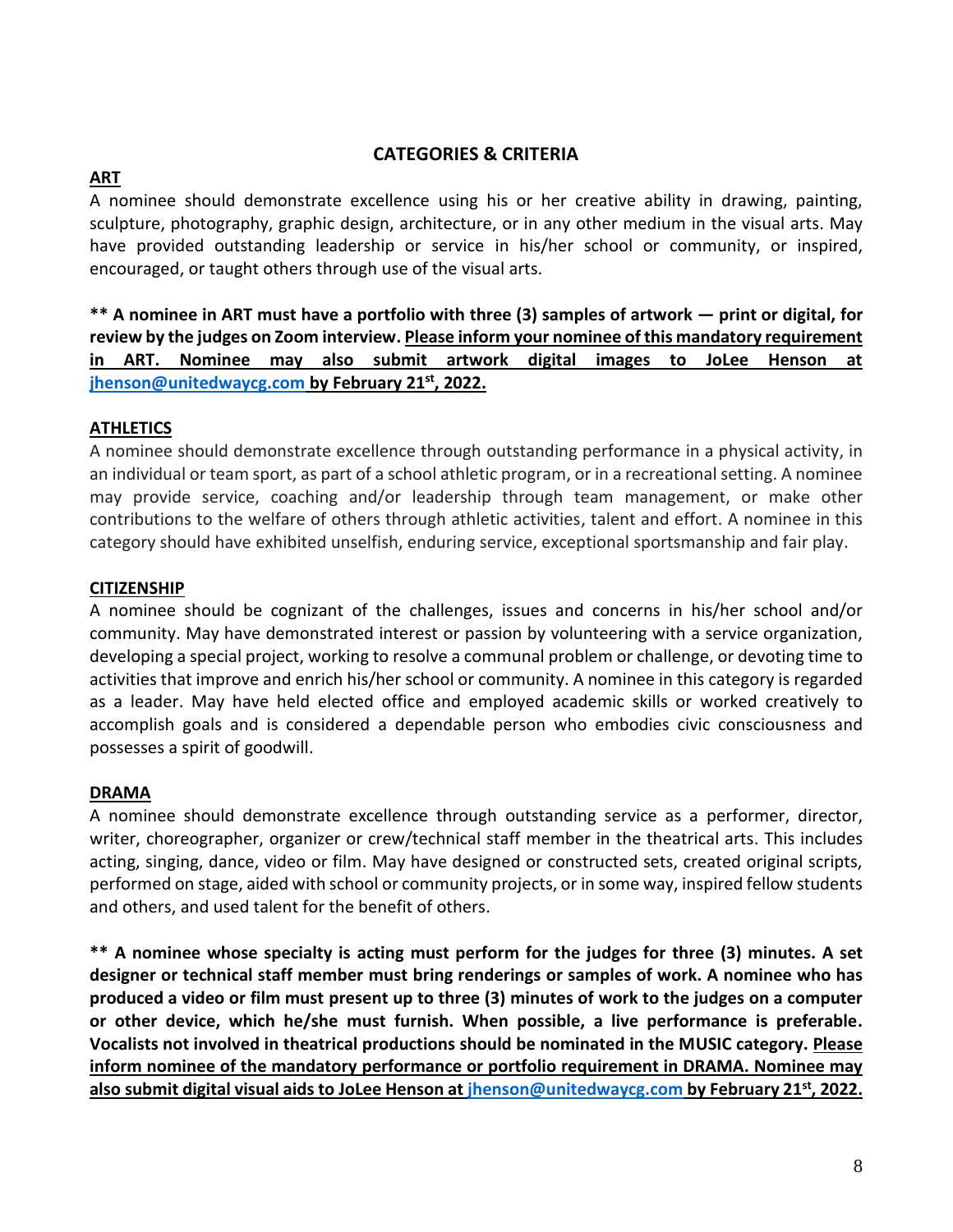#### **ENGLISH AND LITERATURE**

A nominee may have provided outstanding service and leadership by initiating activities related to a greater appreciation and understanding of English and literature. May have employed skills to benefit a segment of his/her school and/or community. This can include tutoring, fostering a love of reading and command of the English language, or encouraging individual expression through written or electronic communication.

# **CAREER/TECHNICAL/AGRICURTURAL (CTAE)**

A nominee may have provided outstanding service and leadership in industrial, business or vocational education. This effort may have involved, but is not limited to: agriculture, business, computing, construction, healthcare, marketing, family and consumer science, or trade & industrial education. Practical application, individually, or through career or service organizations that led or inspired others, is important.

# **JOURNALISM/MARKETING/COMMUNICATIONS**

A nominee should demonstrate excellence through writing, editing, news writing or reporting, or layout/design for student publications such as the school newspaper, yearbook, literary magazine, or other journalistic outlets. In the community, contributions can include print or electronic media projects that benefit religious or civic groups or community organizations. A nominee must have a record of accomplishment for the benefit of his/her school or community which may incorporate marketing and communications components.

# **\*\* A nominee must present a portfolio with three (3) samples of work for review by the judges. Nominee may also submit digital visual aids to JoLee Henson at [jhenson@unitedwaycg.com](mailto:jhenson@unitedwaycg.com) by February 21st, 2022.**

**Please inform nominee of this mandatory requirement in JOURNALISM/MARKETING/COMMUNICATIONS.**

# **MATHEMATICS**

A nominee may demonstrate excellence by providing or contributing mathematical knowledge through individual or group research, or involvement in a project, program or initiative; by encouraging and promoting interest in mathematics; tutoring; or using computer science to benefit the school or community, and/or to help others.

#### **MUSIC**

A nominee must perform for the judges, demonstrating musical excellence in instrumental or vocal music. May have used talent, knowledge, and performance skill for the benefit of others, and may have encouraged participation in and appreciation for music in school, or in the community through a religious or civic organization. A nominee may have been the creative or inspiring force in a musical group or the originator or leader of a music-related project or program for the benefit of others.

**\*\* A nominee must perform for the judges for three (3) minutes - either vocal or instrumental music. A vocalist who requires accompaniment must provide it. An instrumentalist must furnish his/her own instrument. Please inform nominee of this mandatory requirement in MUSIC.**

#### **ROTC - SUPERINTENDENT'S SCHOLARSHIP**

The Superintendent's Scholarship is open to any active ROTC student. The nominee is required to write an essay detailing his/her personal traits and achievements in high school. These would include but not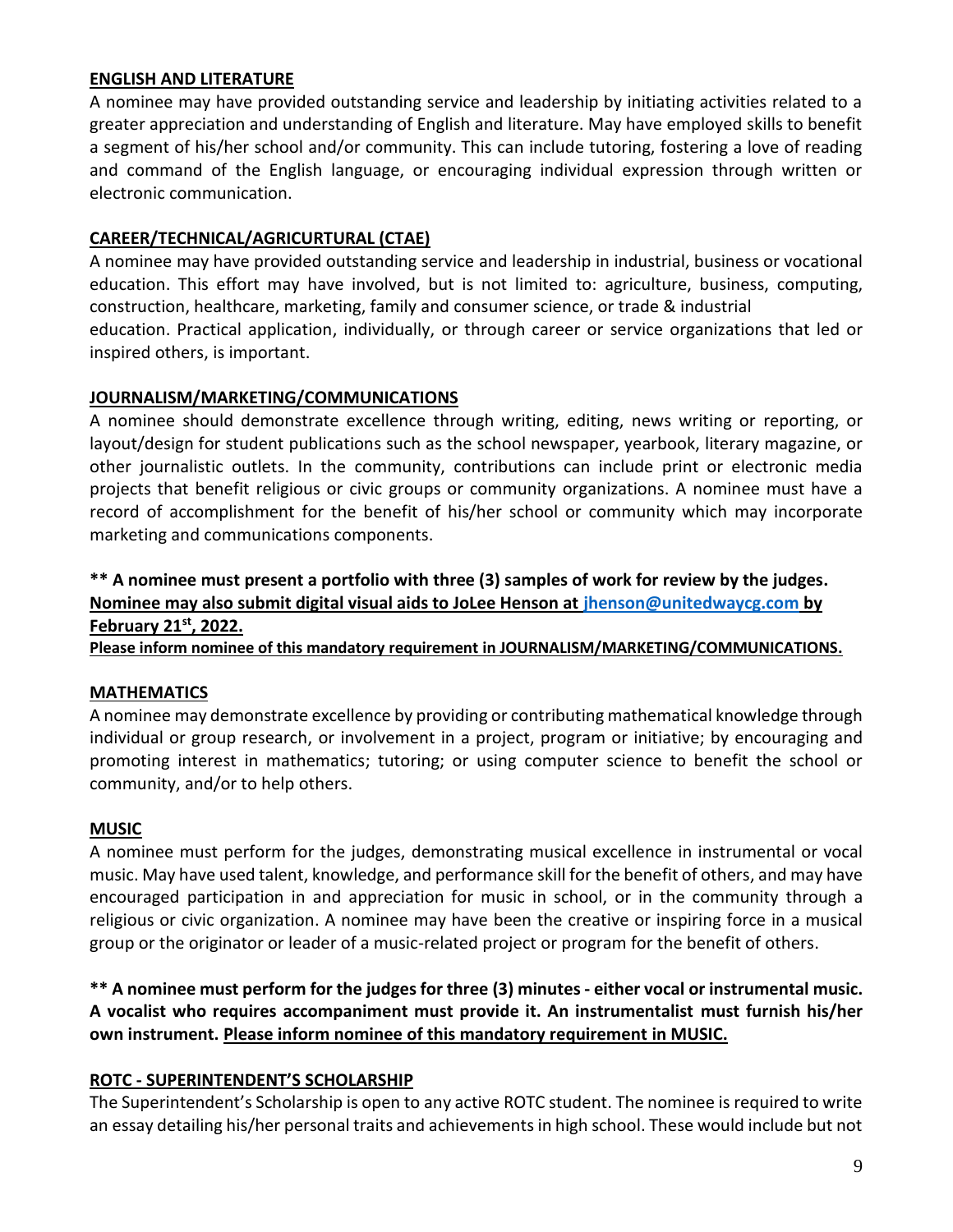be limited to community service, leadership skills, teamwork, and physical skills and abilities. They should choose one achievement and tell why it is especially meaningful to them. In addition, they should describe their academic and career goals and future aspirations They should explain any specific financial needs or circumstances related to them as an individual, with the understanding that this scholarship is awarded based on *academic, athletic, and leadership merit***.**

#### **SCIENCE**

A nominee may have provided outstanding service through ingenuity, or by applying the principals of chemistry, physics, biology, earth science, physiology, electronics, or other scientific areas of study. Ecological and preservation efforts also are included in this category.

# **SOCIAL SCIENCE**

A nominee should demonstrate excellence through use of knowledge of American and/or world history, international relations, political science, economics and/or sociology for the benefit of others. Service may include participation in student government, or in local/state/federal government.

Those activities, programs or initiatives may include political campaigns; fundraising; voter registration, and advocacy; or volunteerism through service, civic or political organizations. Of prime importance is how a nominee utilizes skill, talent and time to benefit his/her school or community.

# **TECHNOLOGY**

A nominee may have provided outstanding service in the field of computer science or technology such as multimedia, robotics, computer repair, or database management. May have provided outstanding service in school or in the community using skill and knowledge of technology to address a problem, issue or challenge. Web or graphic design and multimedia are included in this category.

**\*\* A nominee must provide a sample of work which may include, but is not limited to a website, graphic design or multimedia project. This may be submitted via email to JoLee Henson at [jhenson@unitedwaycg.com](mailto:jhenson@unitedwaycg.com) by February 21st, 2022. Please inform nominee of this mandatory requirement in TECHNOLOGY.**

#### **WORLD LANGUAGES**

A nominee has demonstrated excellence in the use of a second language and outstanding service as a writer, translator, or interpreter in a language other than English. Judges will consider the level of advanced study, but most importantly, how a nominee uses knowledge and skill to benefit others. May be a member of a language club or made unique contributions to the advancement of language study at school or in the community, promoting multicultural understanding or better relations between/among diverse groups.

# **\*\* A nominee must be prepared to give a two (2) minute presentation or speech in his/her language of study for the judgesfollowed by questions. Please inform nominee of this mandatory requirement in WORLD LANGUAGES.**

# **JUDGING**

**Golden Eagle judging will be held on Zoom — Saturday, March 12th and Saturday, March 19 th . No interviews are scheduled on any other day, no exceptions.**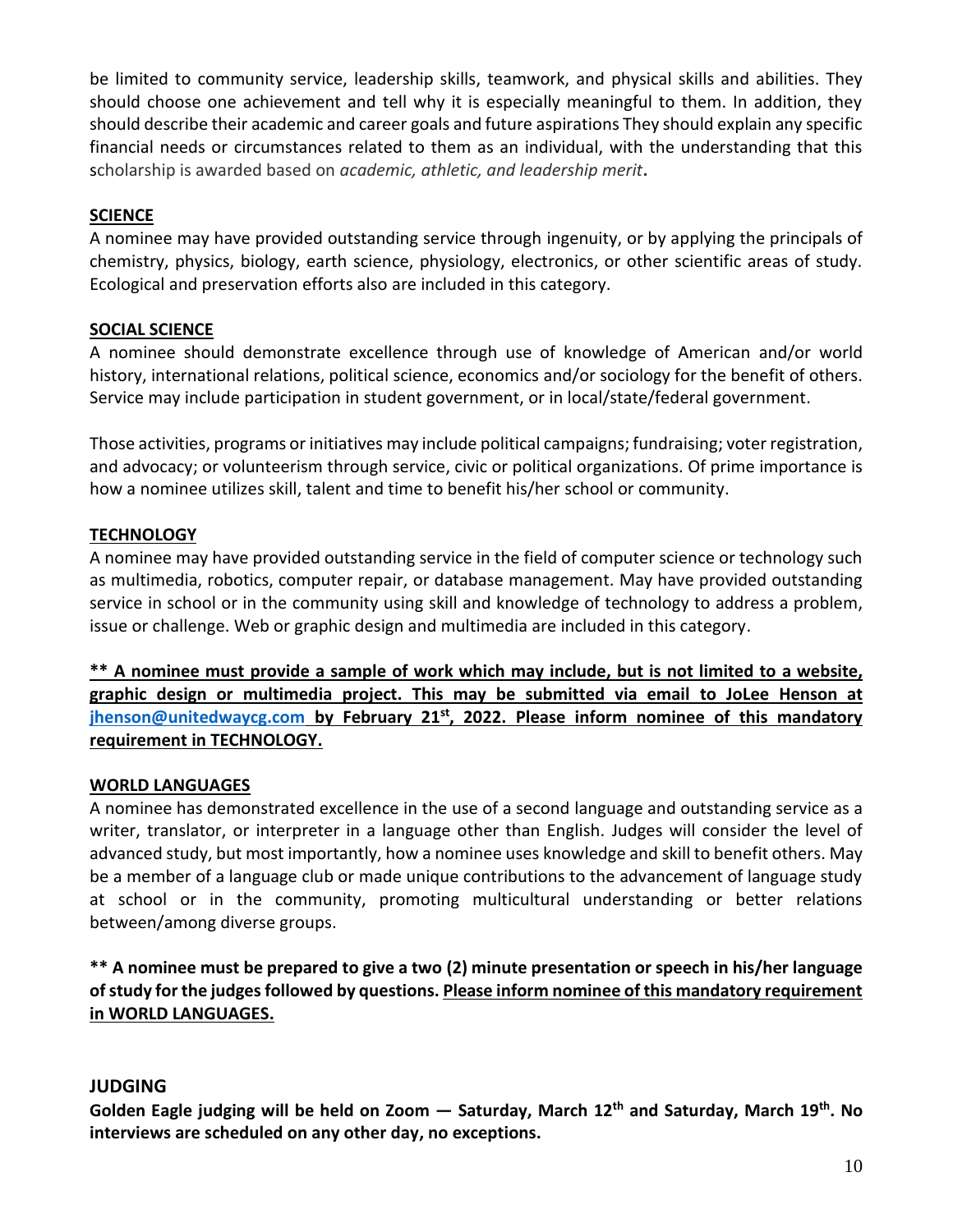1. An independent panel of judges is selected for each of the 14 categories. The judges select the Golden Eagle winner and runner-up in their category.

2. When the nomination period ends on Friday, February  $11<sup>th</sup>$  at 5:00 pm, the submissions will be sorted by category and an interview schedule will be created for each of the 14 categories.

#### **3. The order of nominee interviews in each category is determined by alphabetical order.**

4. School coordinators will be notified of their nominees' interview times by email ASAP. Generally, interviews are conducted between 8:00 a.m. and 2:00 p.m., but many nominees in a category or scheduling conflicts may necessitate starting earlier and/or ending later. This won't be known until the nomination period ends.

5. The judges individually review the nomination forms in their category before collectively interviewing the nominees on March  $12<sup>th</sup>$  and  $19<sup>th</sup>$  and selecting the winner and runner-up. Judging is split by categories for each day.

Judging for the following categories will be on **Saturday, March 12th, 2022:**

**Art Athletics Citizenship Drama English Literature Career/Technical/Agricultural (CTAE) Journalism/Marketing/Communications**

Judging for the following categories will be on **Saturday, March 19 th, 2022: Mathematics Music ROTC - Superintendent's Scholarship (Interview date and time to be determined.) Social Science Science Technology World Languages**

**6. A nominee who is unable to interview with the judges on Saturday, March 12th or March 19 th is ineligible to win a Golden Eagle award or runner-up award. No exceptions. However, the student remains a Golden Eagle nominee.** 

**7. When apprising your students of their Golden Eagle nomination, ask them to tell you immediately of a known conflict on the day of judging, or to notify you immediately, if one arises.** We will accommodate requests for a time change that are made before we generate the interview schedules. Once the interview schedules are set and sent to the school coordinators, we will try to accommodate requests for a time change but cannot guarantee another time slot will be available.